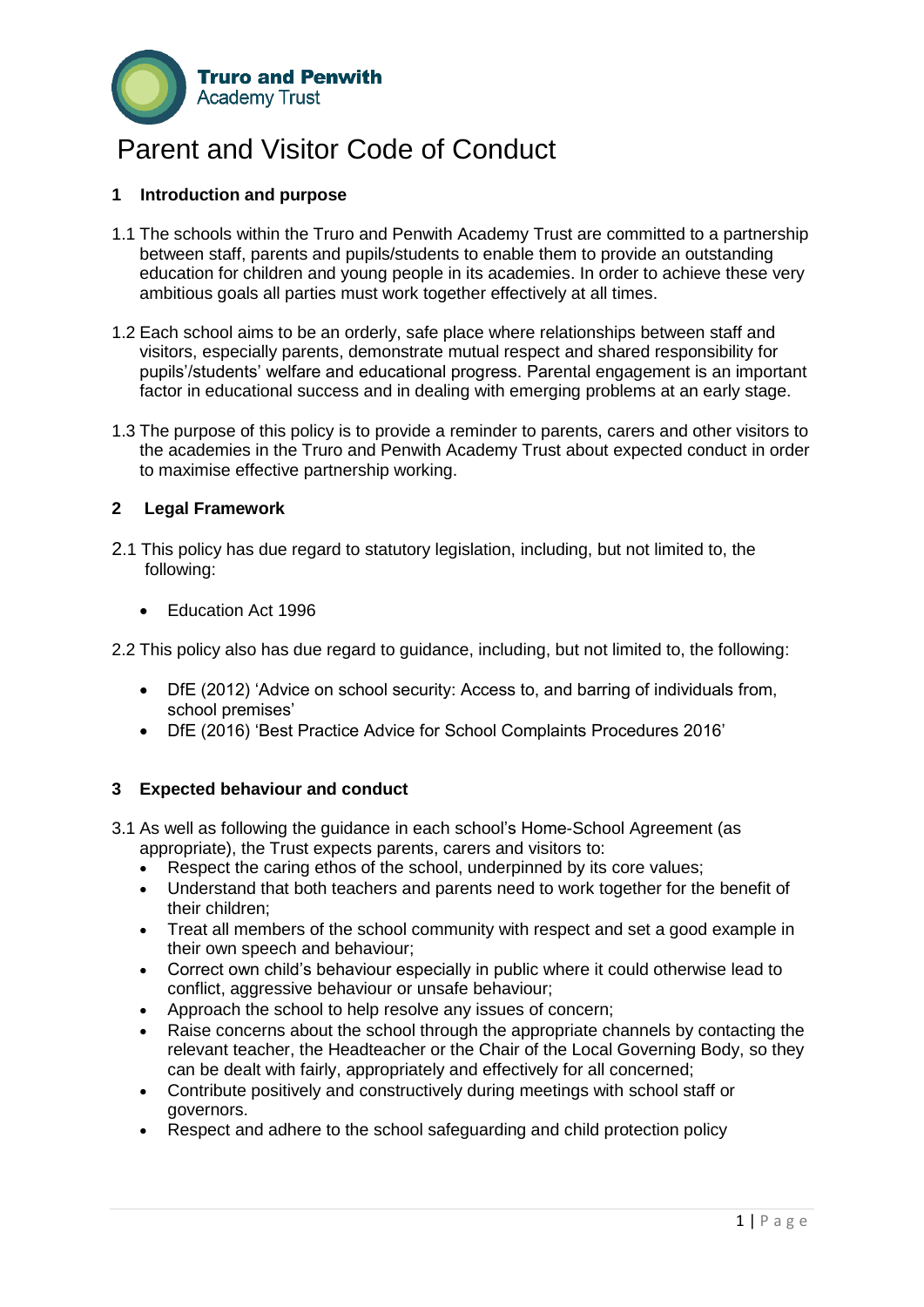#### **4 Behaviour and conduct which is not tolerated**

- 4.1 In order to support a peaceful and safe environment in each school, the Trust will not tolerate parents, carers and visitors exhibiting the following:
	- Disruptive behaviour which interferes or threatens to interfere with the operation of a classroom, an employee's office, office area or any other area of the school grounds including sports pitches;
	- Using loud or offensive language, swearing, cursing, using profane language or displaying temper;
	- Threatening to do harm to a member of school staff, governor, visitor, fellow parent/carer or pupil/student regardless of whether or not the behaviour constitutes a criminal offence;
	- Damaging or destroying school property;
	- Openly displaying disrespect to any member of school staff or governor;
	- Making defamatory, offensive or derogatory comments in communication, either verbal or written (including emails, text/voicemail/phone messages or other written communication) to a member of staff or governor;
	- Making defamatory, offensive or derogatory comments regarding the school or any of the pupils/students, parents, staff or governors at the school on any social media sites (see paragraph 5);
	- Threatening a member of staff or governor either verbally or with written comments;
	- Using equipment to record conversations with members of staff and governors;
	- Using physical aggression towards another adult or child. This includes physical punishment against their own child on school premises;
	- Approaching someone else's child in order to discuss or chastise them because of the actions of this child towards their own child (such an approach to a child may be seen to be an assault on that child and may have legal consequences);
	- Smoking and consuming alcohol or other illegal drugs whilst on school property.
- 4.2 Should **any** of the above behaviour occur on school premises the school may feel it is necessary to contact the appropriate authorities and if necessary, ban the offending adult from entering the school premises (see paragraph 7).

#### **5 Inappropriate use of social media**

- 5.1 Any concerns that parents or other community members may have about a school in the Trust must be made through the appropriate channels by contacting the relevant teacher, the Headteacher or the Chair of the Local Governing Body, so they can be dealt with fairly, appropriately and effectively for all concerned.
- 5.2 In the event that any parent/carer of a pupil/student at one of the Trust's academies or other community member is found to be posting libellous or defamatory comments through any medium, they will be reported to the appropriate 'report abuse' section of the network site. All social media sites have clear rules about the content which can be posted on the site and they provide robust mechanisms to report contact or activity which breaches this. The Trust will also expect that any parent/carer, pupil/student or community member removes such comments immediately.
- 5.3 In serious cases the Trust will also consider its legal options to deal with any such misuse of social media and other sites.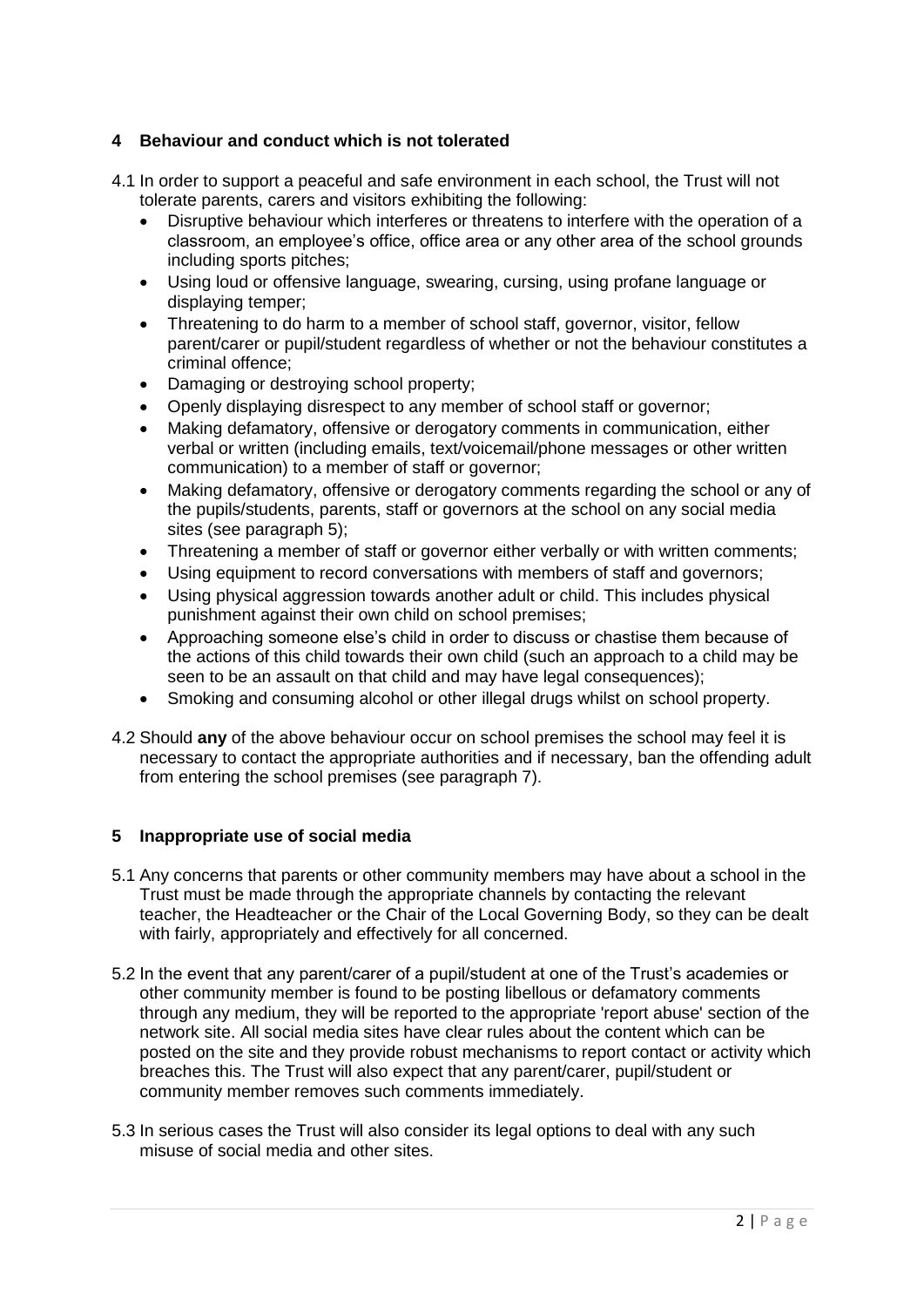#### **6 Code of conduct during meetings**

- 6.1 Meetings between staff or governors and parents/carers are an important aspect of the partnership to provide an outstanding education in the Truro and Penwith Academy Trust's schools. Sometimes, the focus of these meetings will be on sensitive or emotive issues; therefore, to maximise the effectiveness of the discussions, the Trust expects meetings to be conducted as follows:
	- The meeting will be held in a location which can enable confidential or sensitive issues to be discussed without undue interruptions;
	- Identify who will Chair the meeting;
	- Each party is entitled to be accompanied by a representative if they wish (for example, a parent can be accompanied by a friend or legal representative, whilst a staff member or governor can be accompanied by a professional support representative such as a senior colleague from another school in the Trust);
	- A clear understanding by all parties of the objectives of the meeting should be established at the beginning of the meeting;
	- Where appropriate, a maximum length of the meeting will be agreed by both parties at the beginning of the meeting;
	- Each party should listen to the other party without interrupting unnecessarily;
	- The use of equipment to record meetings is not permitted;
	- Each party will contribute positively to the discussions, focused at all times on reaching mutual agreement in order to seek a resolution;
	- Using loud or offensive language or threatening behaviour will not be tolerated; the meeting will be ended immediately should such language or behaviour occur;

#### **7 Dealing with incidents**

#### *7.1 Incident report form*

- (i) All incidents of abuse, threatening behaviour, violence (verbal and physical) or any other breaches of this Code of Conduct will be recorded on the Trust's Incident Report Form (Appendix A). A record of an incident (supported by any available photographs of injuries or damage, or relevant CCTV footage, where available or appropriate) will help in the collection of evidence where necessary (for example, for legal proceedings). Recording details of incidents also helps to inform the ongoing review and monitoring of this policy and future risk assessments.
- (ii) Any person who witnessed the incident should be asked to produce witness reports in writing as soon as possible after the incident. These should be signed and dated.

#### *7.2 Access to school premises*

- (i) A parent/carer of a pupil/student at one of the Trust's academies normally has implied permission to be on the school's premises at certain times and for certain purposes. However, this permission may be withdrawn – either temporarily or permanently - in instances of breaches of this Code of Conduct, in which case the parent/carer or visitor will become a trespasser.
- (ii) Section 547 of the Education Act 1996 makes it an offence for a trespasser on school premises to cause or permit a nuisance or disturbance, and allows for the removal and prosecution of any person believed to have committed the offence. A person who persists in entering school premises and displaying unreasonable behaviour when permission has been withdrawn may be removed and prosecuted under Section 547.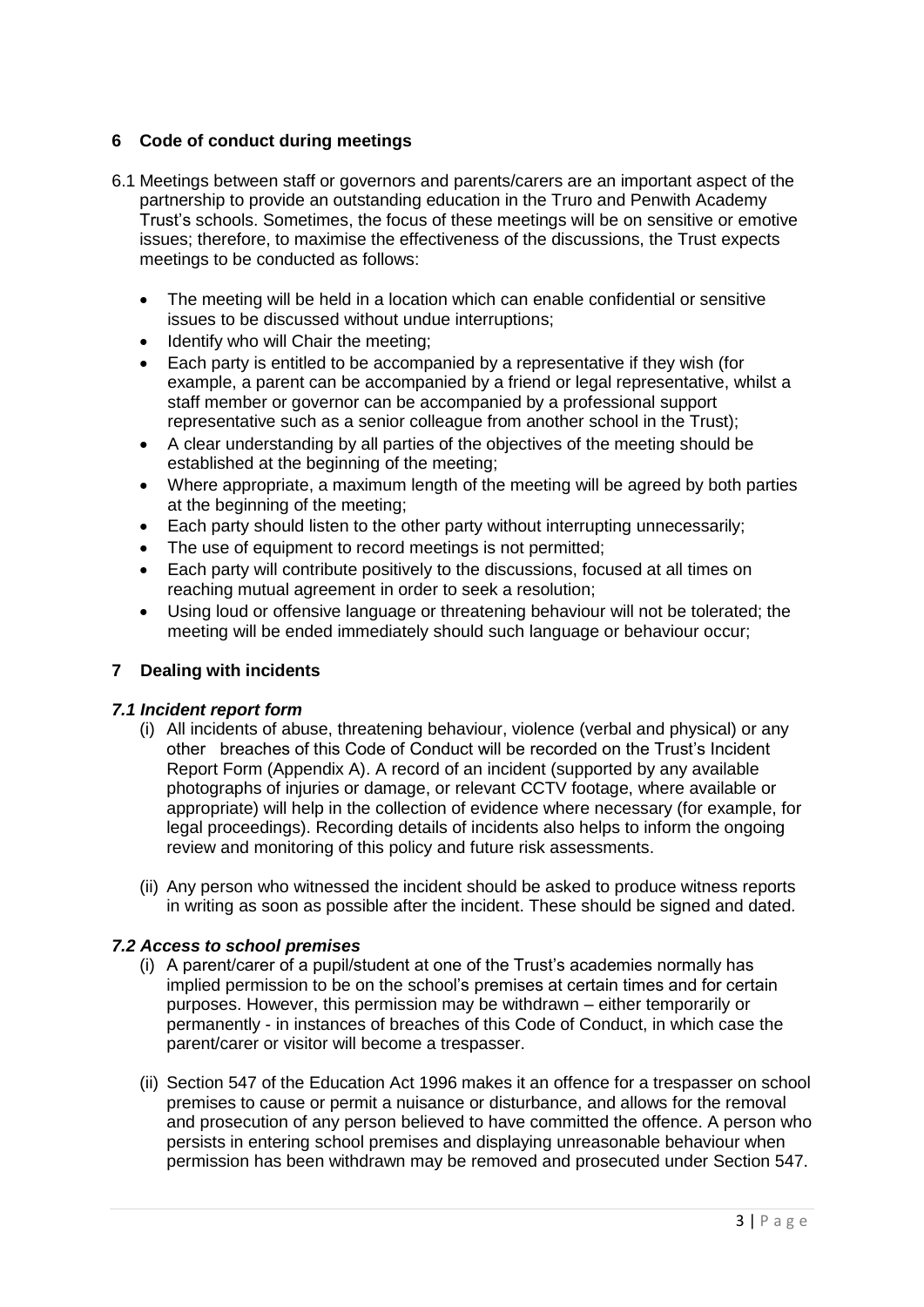- (iii) Model letters to parents or other visitors to school premises whose permission is to be, or has been, withdrawn, are included in Appendices B – C. Where permission is to be withdrawn, the parent/visitor will be provided with an opportunity to make representations before finalising the ban.
- (iv) The letter should normally be sent by the Chair of the Local Governing Body.

#### *7.3 Referral to external agencies*

- (i) If there is an injury to staff or governor from an assault, the Trust may need to report the injury to the Health and Safety Executive under the requirements of the Reporting of Injuries, Diseases and Dangerous Occurrences Regulations 2013<sup>1</sup>. This should be discussed with the Trust's Business Manager in the first instance.
- (ii) The Trust may seek legal advice in instances of alleged harassment or libellous comments against staff members or governors. This should be discussed with the Trust's Chief Executive Officer in the first instance.
- (iii) Serious criminal acts will be reported immediately to the Police.

1

<sup>1</sup> Health and Safety Executive Guidance on reporting incidents in schools is available here: http://www.hse.gov.uk/pubns/edis1.htm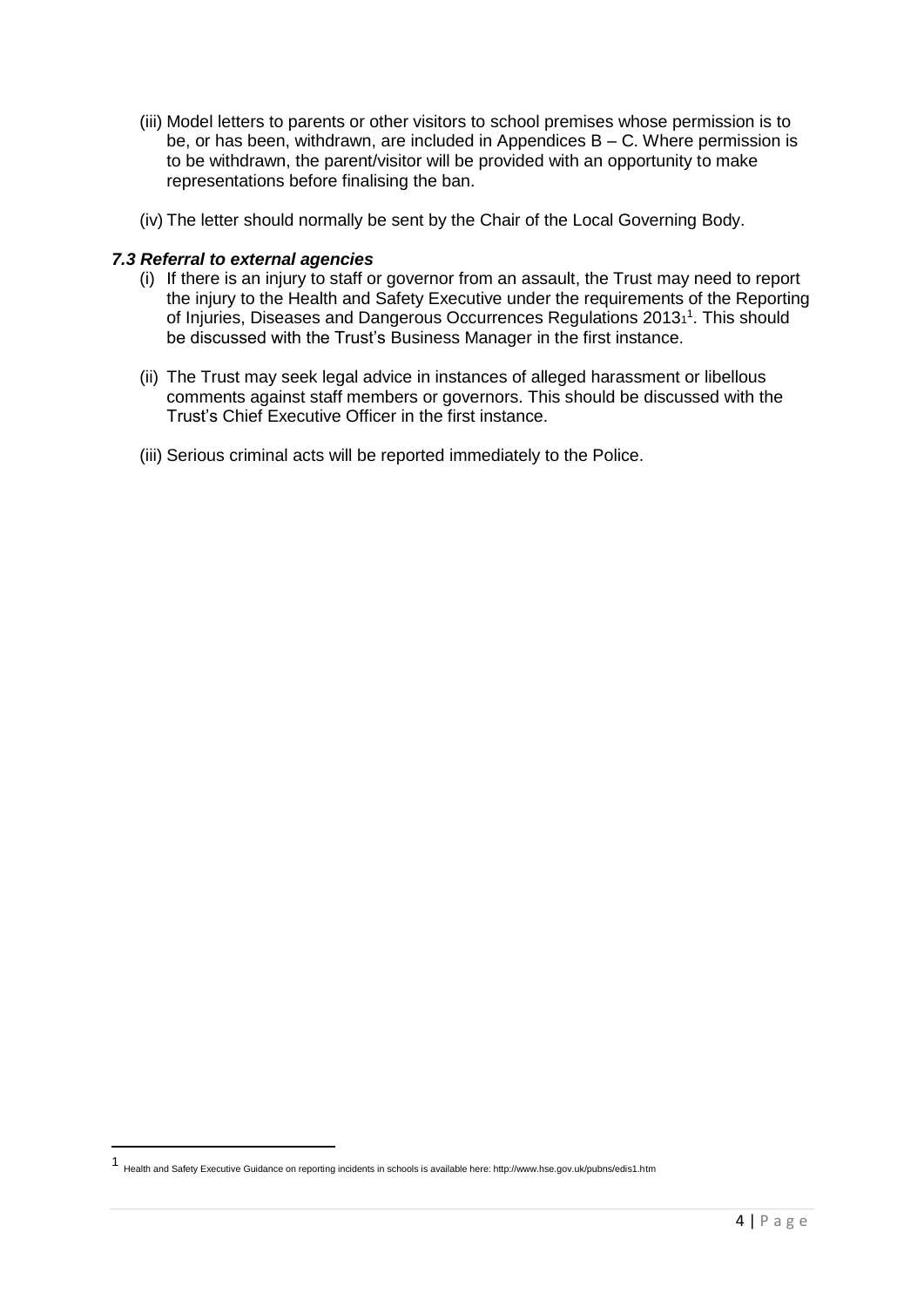#### *7.4 Summary of actions in responses to breaches of the Parent and Visitor Code of Conduct*

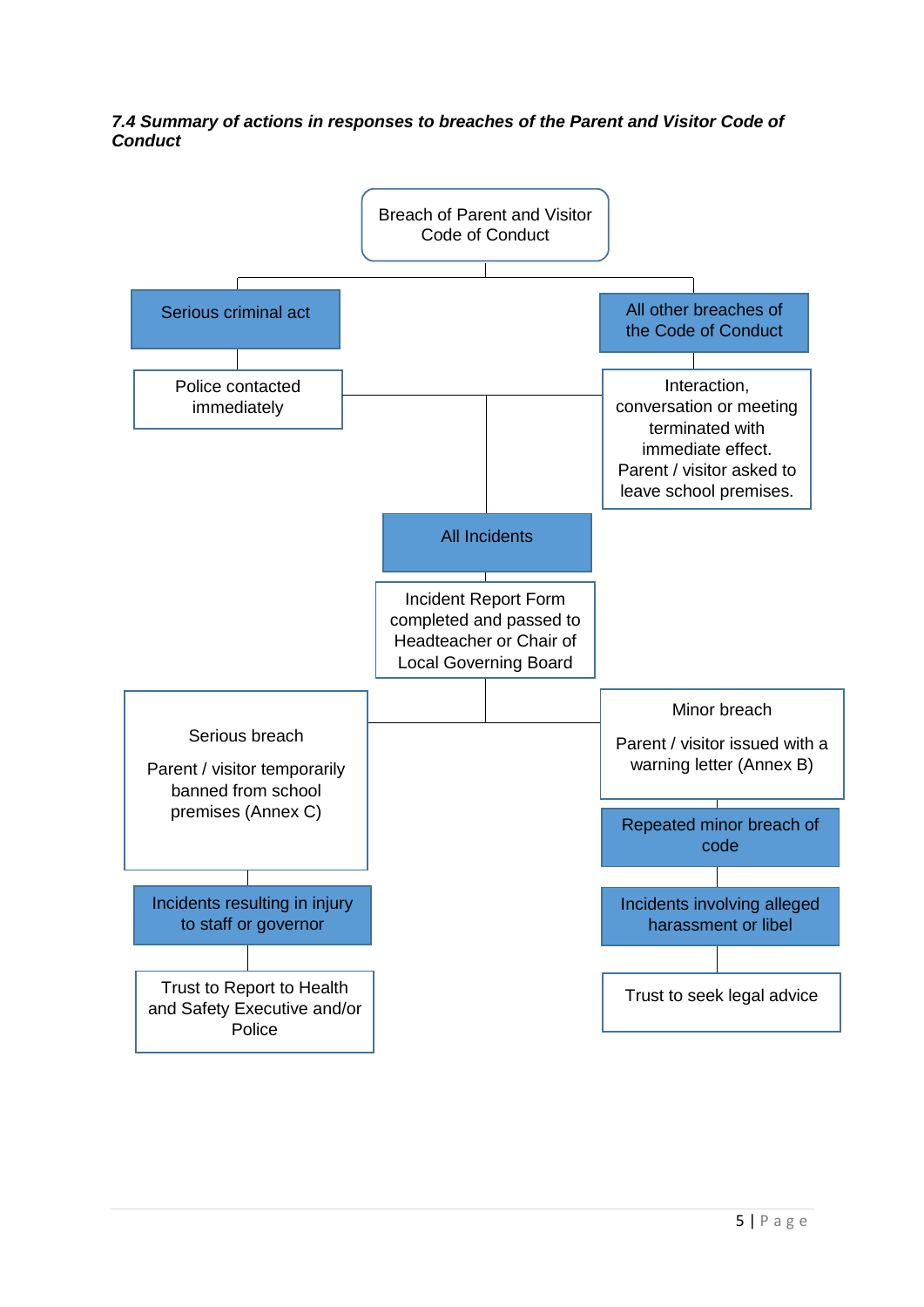#### **8 Roles and responsibilities**

- 8.1 The Trust's **Board of Trustees** is responsible for the approval and review of this policy, and for monitoring the appropriate implementation of this policy.
- 8.2 Each school's **Local Governing Board** is responsible for monitoring the implementation of this policy in its school.
- 8.3 The **Headteacher** of each school is responsible for ensuring:
	- that this policy is fully implemented in their school;
	- that all parents/carers, visitors and staff members are aware of and familiar with this policy;
	- that an assessment of risk to staff and others from abusive or violent visitors is conducted where necessary;
	- that personal safety training is available to staff.
- 8.4 **All parents/carers, visitors, staff members and local governing board members** are responsible for familiarising themselves with this policy.

#### **9 Monitoring, evaluation and review**

9.1 The Board of Trustees, will keep this policy under review and ensure that each school's practices are in line with this policy.

#### **Policy status and review**

| Written by:<br><b>Status:</b> | <b>Chief Executive</b><br><b>FINAL</b> |  |
|-------------------------------|----------------------------------------|--|
| Approval date:                | 11 <sup>th</sup> July 2017             |  |
| <b>Review Date:</b>           | September 2019                         |  |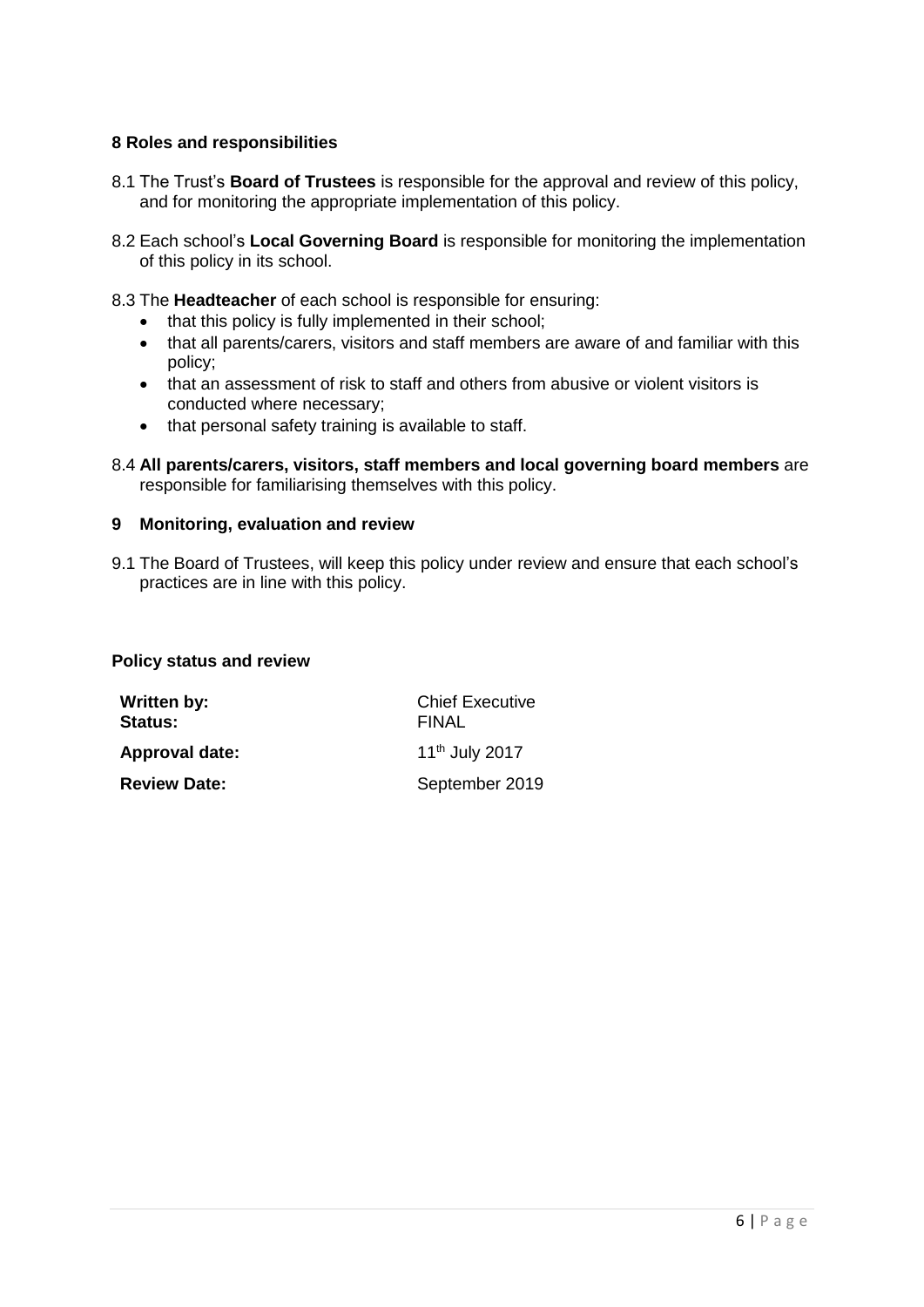

# Appendix A Incident Report Form

Please complete and return to your academy who will acknowledge receipt and explain what action will be taken.

| <b>Name of School:</b>                                        |                       |
|---------------------------------------------------------------|-----------------------|
| Your name:                                                    |                       |
| <b>Pupil / Student's</b><br>name (if relevant):               |                       |
| Your relationship with<br>the Pupil/Student (if<br>relevant): |                       |
| Your address:                                                 |                       |
| <b>Email address:</b>                                         |                       |
| Telephone number:                                             | Day time:<br>Evening: |
| Please give details of your complaint:                        |                       |
|                                                               |                       |
|                                                               |                       |
|                                                               |                       |
|                                                               |                       |
|                                                               |                       |
|                                                               |                       |
|                                                               |                       |
|                                                               |                       |
|                                                               |                       |
|                                                               |                       |
|                                                               |                       |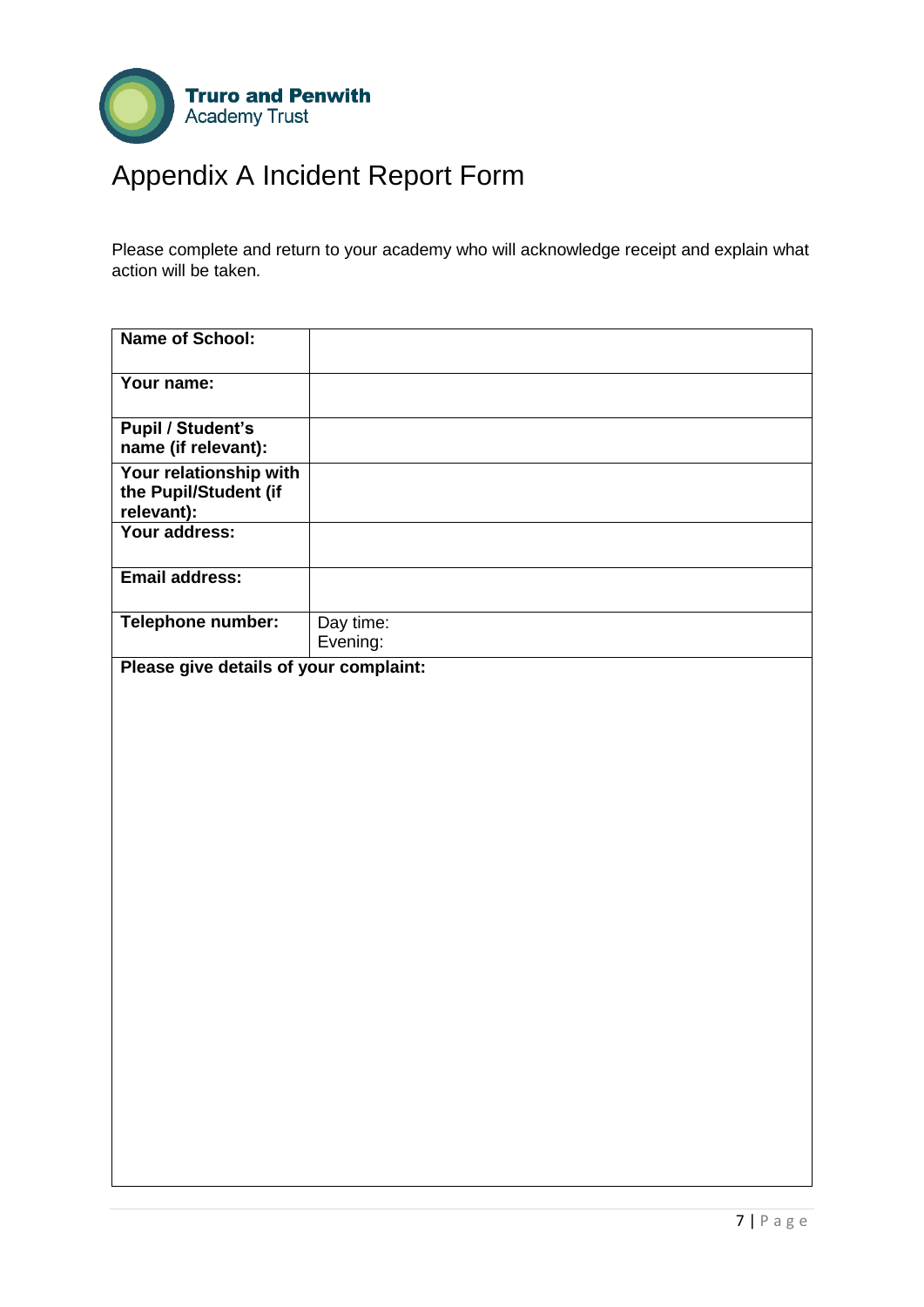| What action, if any, have you already taken to try and resolve your complaint. (Who |
|-------------------------------------------------------------------------------------|
| did you speak to and what was the response)?                                        |

| What actions do you feel might resolve the problem at this stage? |  |  |
|-------------------------------------------------------------------|--|--|
|                                                                   |  |  |

| <b>Signature:</b> |  |
|-------------------|--|
| Date:             |  |

### **Official use**

| <b>Date</b>                   |  |
|-------------------------------|--|
| acknowledgement               |  |
| sent:                         |  |
| By who:                       |  |
|                               |  |
| <b>Complaint referred to:</b> |  |
| Date:                         |  |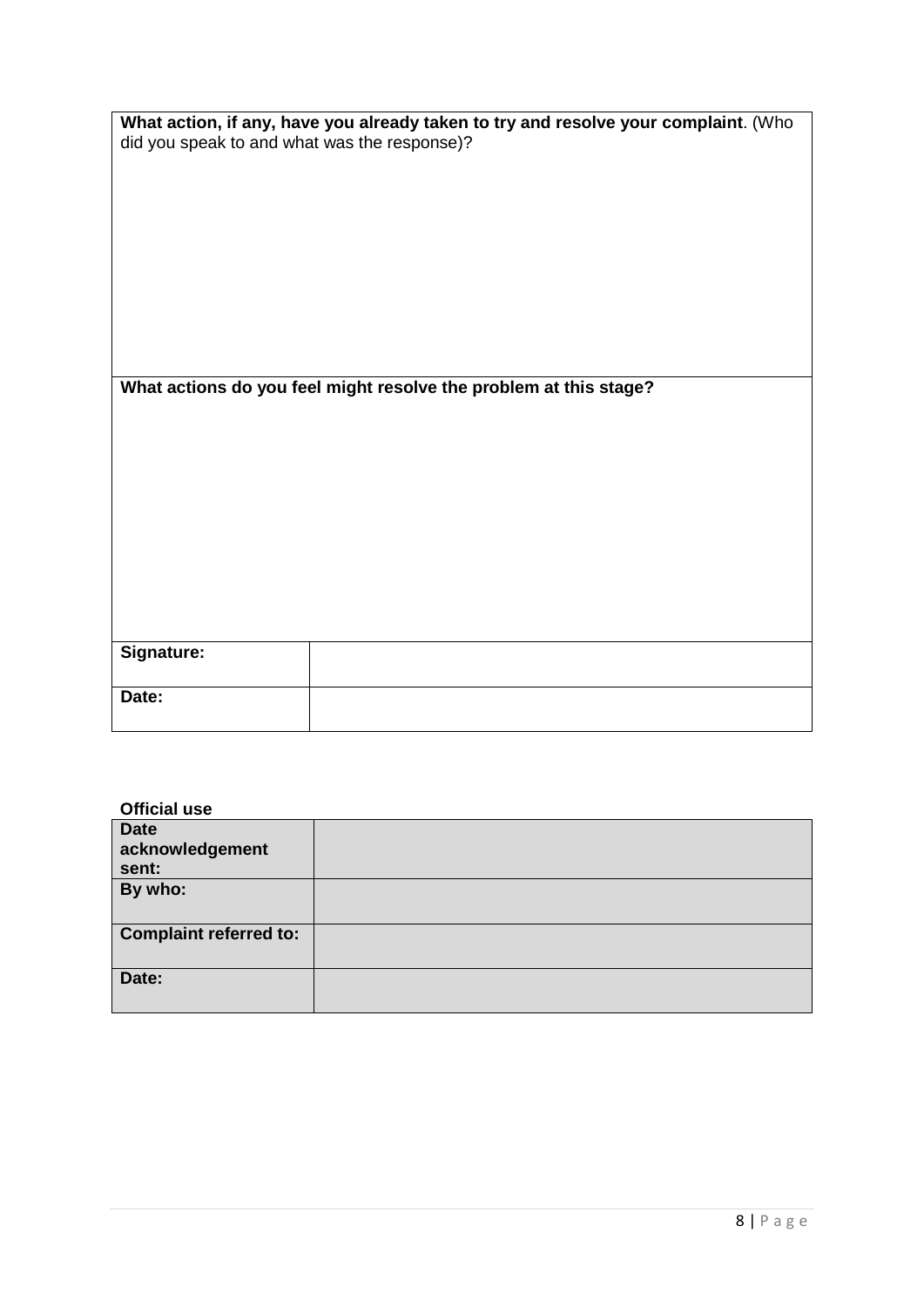### Appendix B

Dear

#### Your conduct << on school premises>> on (insert date)

I have received a report from the Headteacher of XXX School regarding an incident that took place <<on school premises>> on (insert date) when you (insert details of the incident and its effect on staff, pupils/students, other parents).

[If you did not witness the incident they may wish to use the following text: I have considered the witness accounts of the incident, and it would appear (insert details of incident).]

Your behaviour falls short of Truro and Penwith Academy Trust's Parent and Visitor Code of Conduct (see enclosed). I must therefore warn you that if you are involved in a similar incident again, you will leave me with no alternative other than to ban you from coming onto the school site without my written permission.

I do hope that this will not be necessary and that I can rely on your cooperation in this matter.

Yours sincerely

Chair of Local Governing Board